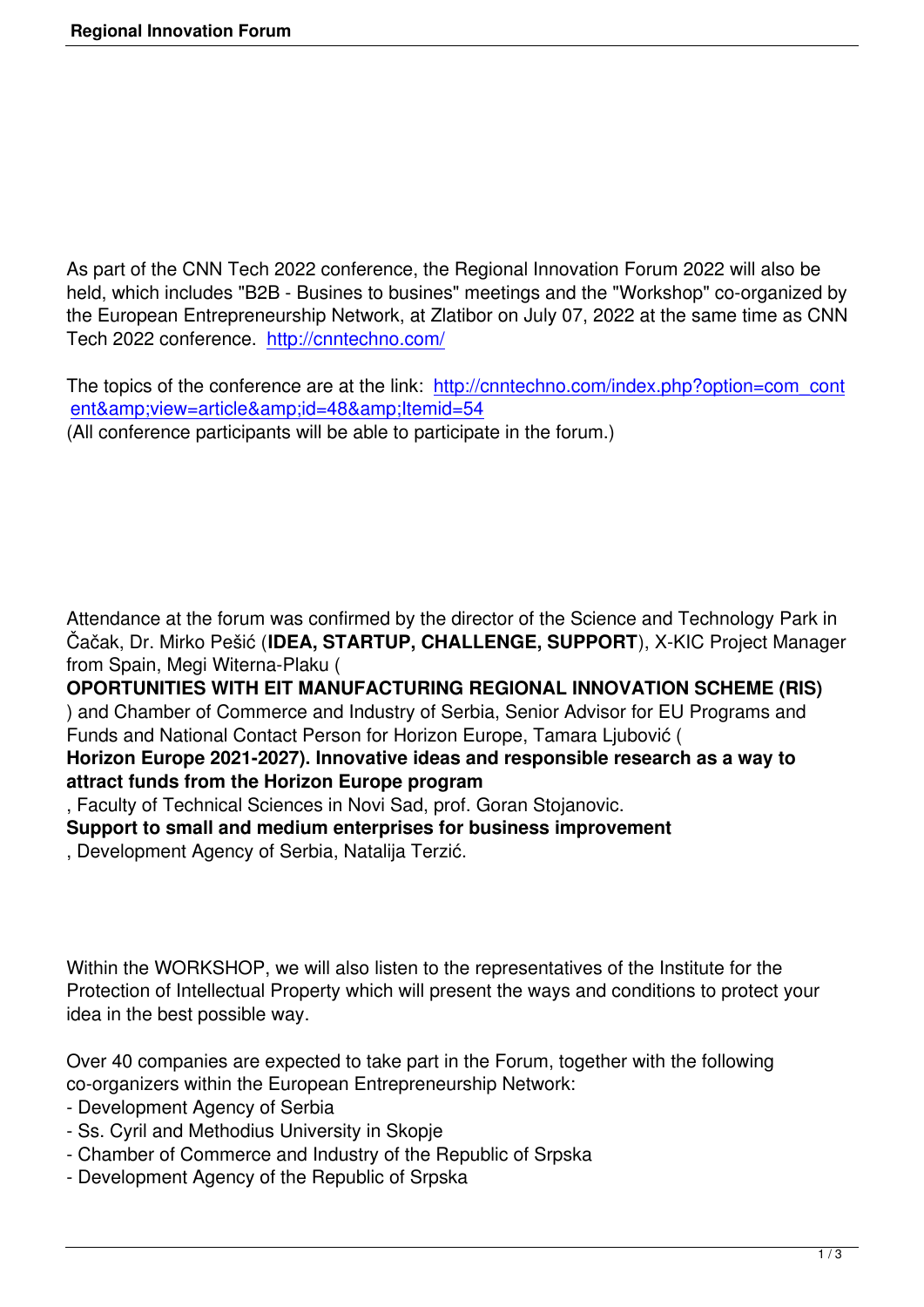- University of Montenegro Faculty of Mechanical Engineering
- Ministry of Economy of Montenegro
- University of East Sarajevo

# **B2B meetings**

B2B meetings are a quick and easy way to meet potential partners. People are meeting very quickly. 15 minutes is often enough time to connect, then the bell rings and the next meeting begins. If there is an interest in cooperation, you can continue the discussion during breaks.

# **1. Online registration**

Register through the site below and set up your cooperation profile.

In your profile you can choose which technology / products / expertise / service you offer, what kind of cooperation you are looking for and what ideas you would like to discuss with potential partners.

(All cooperation profiles are set up online and everyone will have access to them. The profile can be changed at any time.) http://ecf22.talkb2b.net/page/19/What+is+a+matchmaking+event?

### **2. Promotion of published profiles**

[All published profiles will be intensively promoted by the organizers](http://ecf22.talkb2b.net/page/19/What+is+a+matchmaking+event) and co-organizers of the gathering. What's more, each participant will see your cooperation profile. Statistical analysis of 40 events showed that profiles with a lot of information were reviewed from 50 to 150 times BEFORE the beginning of the conference itself and are more likely to be reviewed AFTER the conference.

### **3. Selection of B2B meetings**

### Email notifications

You will be notified by email for each scheduled appointment. Take a look at the most promising cooperation profiles. With an intelligent search, you will be able to find partners that match your requirements. In just a few minutes, you will be able to find future potential business partners.

### Scheduling B2B meetings

Once you find the right business partners, you will be able to make an appointment with them. You will be able to schedule additional appointments at any time, but keep in mind that